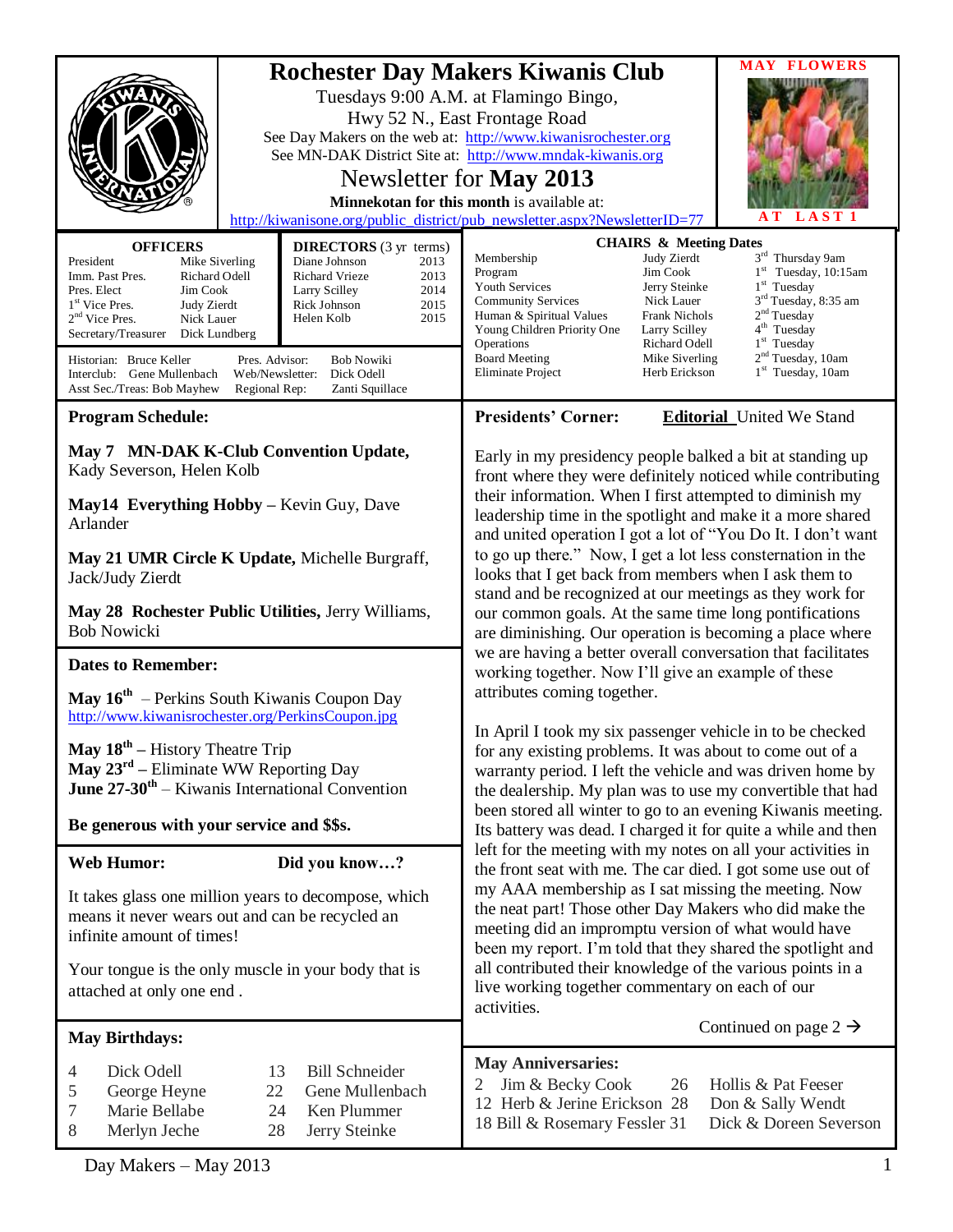## **Secretary/Treasurer's Report – April 2013**

| <b>Bank Balance 3/31/13:</b>   |               | \$7,422.94    |
|--------------------------------|---------------|---------------|
| <b>Administrative Account:</b> |               | \$7,913.68    |
| Service Account:               |               | $$ -1,662.68$ |
| Hockey/YCPO:                   | S.            | 613.94        |
| Bike Repair:                   | $\mathcal{S}$ | 216.10        |
| <b>K-Family Funds</b>          | \$.           | 352.90        |

**Day Makers on leave:** Don Cain, Ron King, Sara King, Joann Markee, Al Strom, Jerine Erickson

**March Service Hour Statistics:** 1,324 hours by 56 members, 63% Participation.

# **April 9 Board Meeting Summary:**

Costs for the Kiwanis Parent-Child fair at Rochester Fest will be increasing. The YCPO committee has made the decision to drop this activity due mainly to higher costs for power hook-ups.

The board discussed the financial status of the recent Hockey Festival. The Festival Committee and Presidents of the Rochester Kiwanis Clubs will meet in the near future to determine the future of the Hockey Festival. A major sponsor is dropping out.

Director Helen Kolb is coordinating a sign-up sheet table near the badge box, before and after meetings. This way our members can sign up for projects, and events avoiding passing clipboards during the meeting. The board has decided to continue this procedure into the future. The President will give a verbal reminder at each meeting to visit the clipboard table.

The board approved providing an additional \$106.56 to fund the Century Key Clubs participation in the Key Club District Convention in St. Cloud.

The board discussed new fundraising ideas to compensate for the decreased income from the Annual Hockey Festival. Each committee was asked to develop some ideas and report back to the board.

The board approved pursuing a fundraiser at Bakers Square where the club could capture 10% of the sales during a three-hour period on a Monday or Tuesday.

Continued Next Column  $\rightarrow$ 

**Kiwanis Mission Statement:**

**Kiwanis is a global organization of volunteers dedicated to changing the world one child and one community at a time.**

#### **Sec/Treasureer's Report:** continued

The board discussed the status of nominations for Region Star and Distinguished Member awards.

# **COMMITTEE REPORTS**

**Program-** Programs are booked for May except for the  $28<sup>th</sup>$ .

**Operations-** The committee may have a new fundraising idea.

**Human & Spiritual Values-** The club will request 50 slots for Salvation Army bell ringing this coming Christmas Season rather than the 34 slots that we have been doing.

**Youth Services-** The club will award two \$500 scholarships to Senior Century Key Club members this year. We have done one \$1,000 scholarship in past years. Since the awards ceremony at the school has been eliminated, the scholarships will be awarded at one of our club meetings in June.

# *Richard Lundberg*, Secy/Treasurer

**President's Corner:** (continued from page 1)

There was obviously more information shared in this united fashion, standing together, than any one of them would have produced alone. They had the flexibility to pull it off together, united in sharing and achieving that goal.

"United We Stand" has been an enduring motto of Americans for many years. Conversely -"divided we fall" has been realized by many of those same Americans. In this age we are experiencing: "Me Generation", "I gotta come first", one group seemingly being pitted against the other, and families dissolving. We Kiwanians who are older know that "United We Stand" works better in our lives and in our club. Do we need to somehow pass this knowledge on to others who have missed our experience?

 *Mike Siverling,* President

# **Kiwanis International Convention:**

Still time to register for the most beautiful convention location ever….. Vancouver, BC Canada. Prime time of the year, June  $27<sup>th</sup>$  thru  $30<sup>th</sup>$ . See the great Northwest. [http://sites.kiwanis.org/Kiwanis/en/vancouver](http://sites.kiwanis.org/Kiwanis/en/vancouver-convention/home.aspx)[convention/home.aspx](http://sites.kiwanis.org/Kiwanis/en/vancouver-convention/home.aspx)

 *Dick Odell*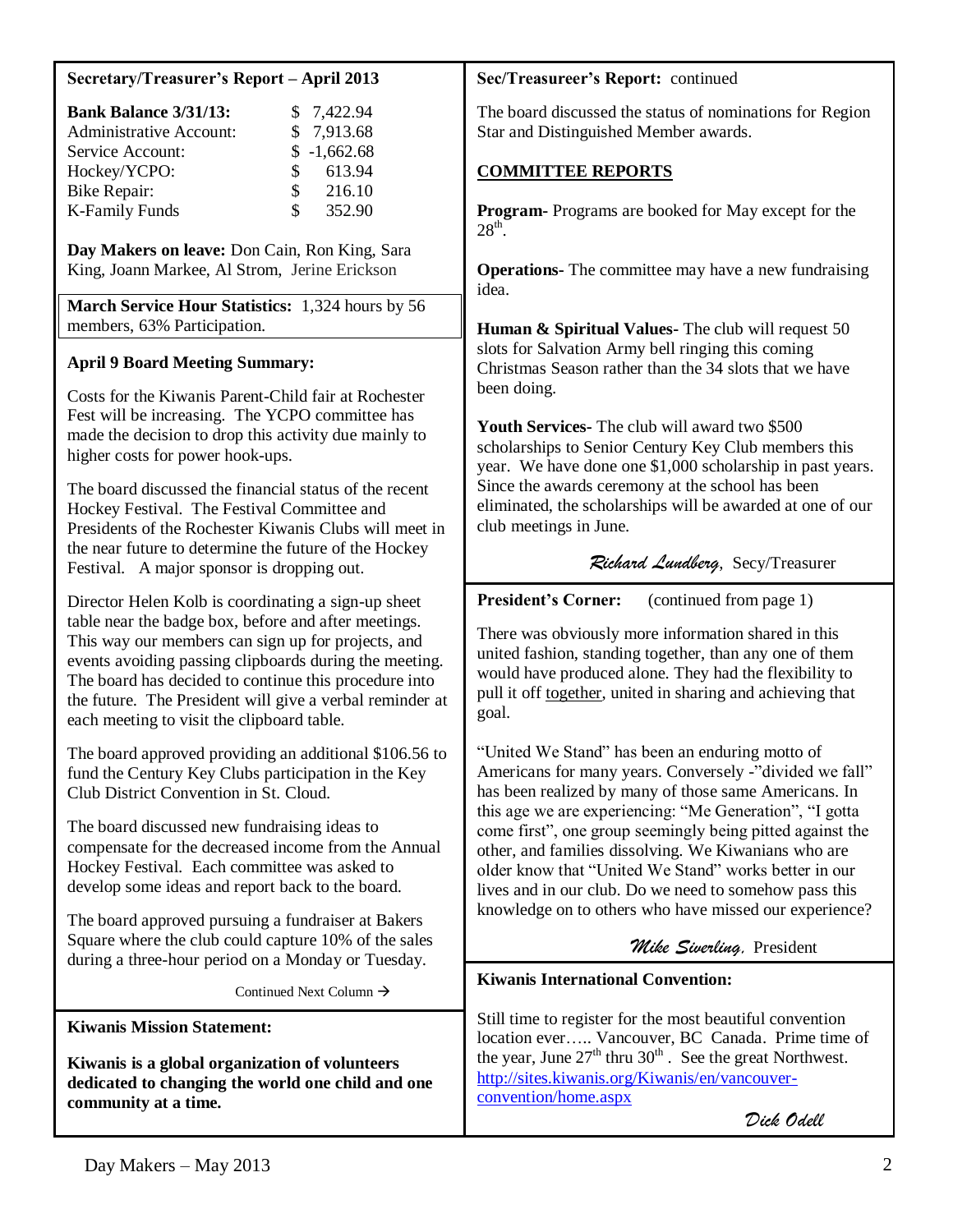| <b>Community Food Response:</b><br>Help Needed                                                                                                                          | Did you know ?<br><b>Web Humor:</b>                                                                     |  |  |
|-------------------------------------------------------------------------------------------------------------------------------------------------------------------------|---------------------------------------------------------------------------------------------------------|--|--|
| Two of our long time Community Food Response<br>drivers, Dave Arlander and Al Strom, are giving up their<br>regular route on the fourth Wednesday of each month.        | Gold is the only metal that doesn't rust, even if it's buried<br>in the ground for thousands of years.  |  |  |
| We are looking for one or two drivers to take their place<br>or fill in other spots. Questions? Ask me.                                                                 | The banana cannot reproduce itself. It can be propagated<br>only by the hand of man.                    |  |  |
| Phyllis Jacobs                                                                                                                                                          | The tooth is the only part of the human body that cannot<br>heal itself.                                |  |  |
| May $23^{\text{rd}}$<br><b>Eliminate Worldwide Report Date:</b>                                                                                                         | Strawberries are the only fruits whose seeds grow on the<br>outside.                                    |  |  |
| See the latest stats and find fresh information about our<br>progress on May 23, 2013, during the third Worldwide<br>Report Day. Districts will call in to report their | The Earth gets 100 tons heavier every day due to falling<br>space dust.                                 |  |  |
| fundraising progress and share goals with Campaign<br>Chairman Randy DeLay.                                                                                             | Due to earth's gravity it is impossible for mountains to be<br>higher than 15,000 meters.               |  |  |
| Throughout the day, we'll update the Worldwide Report<br>Day webpage and share special messages from the<br>campaign chairman and clubs around the world.               | Zero is the only number that cannot be represented by<br>Roman numerals.                                |  |  |
| See web page below for status on May 23 <sup>rd</sup> and sample<br>press release form for local distribution.                                                          | Peanut oil is used for cooking in submarines because it<br>doesn't smoke unless it's heated above 450F. |  |  |
| http://sites.kiwanis.org/Kiwanis/en/theELIMINATEproj<br>ect/Progress/WorldwideReportDay.aspx                                                                            | Nine out of every 10 living things live in the ocean.                                                   |  |  |
|                                                                                                                                                                         | April 6 <sup>th</sup><br><b>Kiwanis One Day of Service:</b>                                             |  |  |
| <b>ELIMINATE</b>                                                                                                                                                        | What a wonderful day  Great resultsFun too.                                                             |  |  |
| maternal/neonatal tetanus                                                                                                                                               | "Food for KIDZ" Project: Saturday April 6, 2013.                                                        |  |  |
| <b>G</b> Kiwanis   unicef <sup>®</sup>                                                                                                                                  | What a success, with 183,168 meals packed in one day.<br>Go to web page for report and photos.          |  |  |
|                                                                                                                                                                         | http://www.kiwanisrochester.org/FoodKidz13.htm                                                          |  |  |
|                                                                                                                                                                         | Dick Odell                                                                                              |  |  |
| Richard Odell                                                                                                                                                           |                                                                                                         |  |  |
| May $9th$<br><b>Club Leadership Training (CLE):</b>                                                                                                                     | <b>MN-Dak District News:</b>                                                                            |  |  |
| <b>REGION 7:</b>                                                                                                                                                        | 96th Annual Minnesota-Dakotas District Kiwanis                                                          |  |  |
| <b>Time:</b> 5:30-9:00 p.m.<br><b>Place:</b> Marie's Restaurant                                                                                                         | Convention, August 9-11, 2013, Aberdeen, South<br>Dakota                                                |  |  |
| 217 Plum Street<br>Red Wing, MN                                                                                                                                         | Click here for more info and reservations for the best                                                  |  |  |
| <b>Registrations:</b>                                                                                                                                                   | convention ever:                                                                                        |  |  |
| David Harms,<br>Res: (651) 345.4431<br>dmh538@gmail.com                                                                                                                 | http://www.mndak-<br>kiwanis.org/public_district/pub_Content.aspx?PageID=1                              |  |  |
| http://www.mndak-<br>kiwanis.org/Files/Districts/79/Documents/CLE%202013NewF                                                                                            | 00                                                                                                      |  |  |